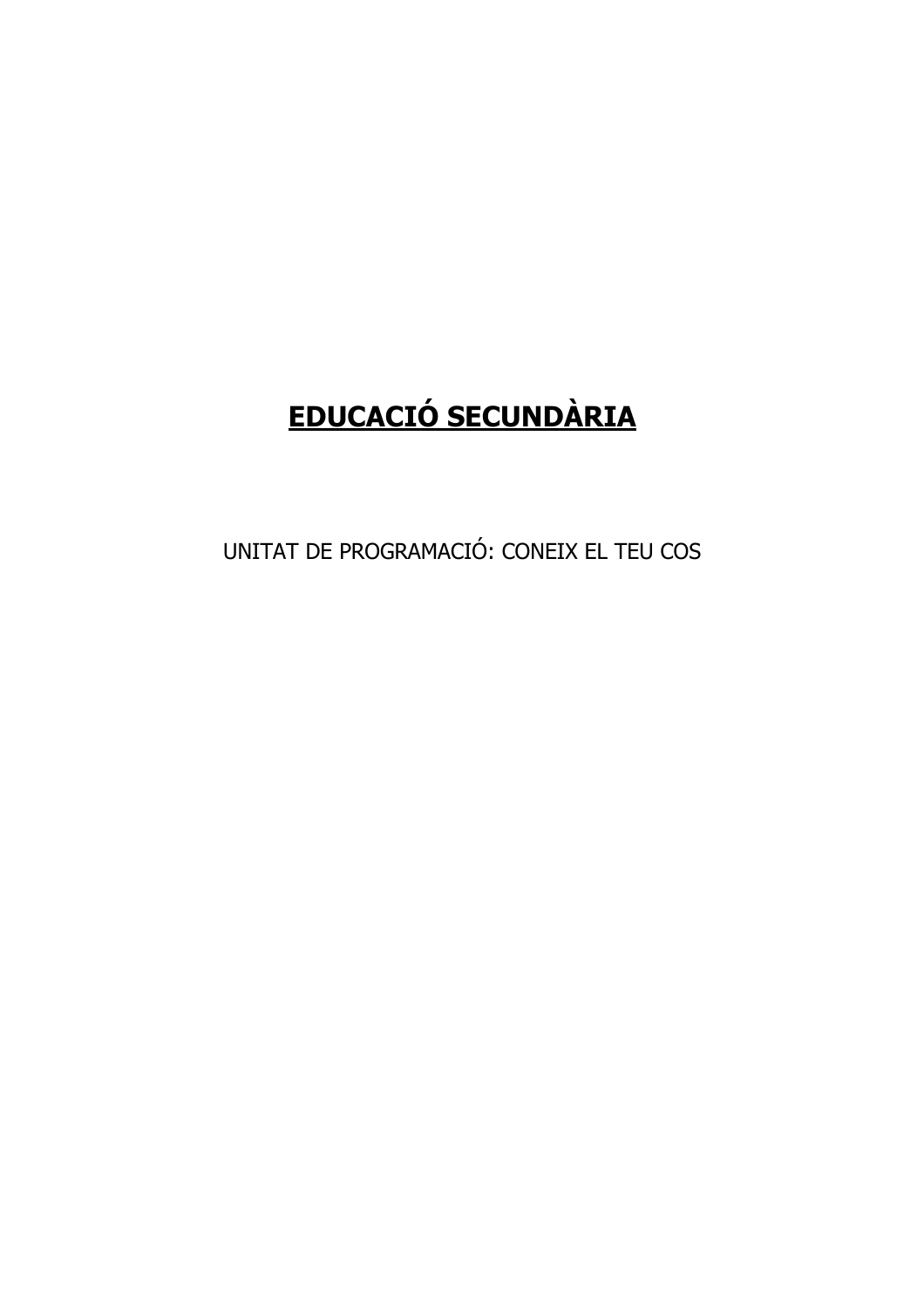## **INTRODUCCIÓ**

A poc a poc et vas convertint en una persona més independent, les teves opinions són més fermes i cada vegada saps millor el que vols. La teva intel·ligència es desenvolupa. Els teus amics i amigues són molt importants per a tu. Estàs aprenent a reflexionar, a compartir i a prendre decisions.

La família ha estat el teu primer grup amb el qual has après durant els teus primers anys a conèixer-te, acceptar-te i valorar-te. Ara has de començar a practicar tot això per establir relacions d'amistat i d'afectivitat amb altres persones.

El teu cos va canviant i creixent i les responsables de molts d'aquests canvis són les hormones sexuals. Has de conèixer bé el teu cos per tal d'evitar riscos.

La salut l'has d'entendre com la cura que les persones hem de tenir per mantenir en perfectes condicions el cos i la ment. El teu cos és una magnífica maguinària que cal que cuidis bé.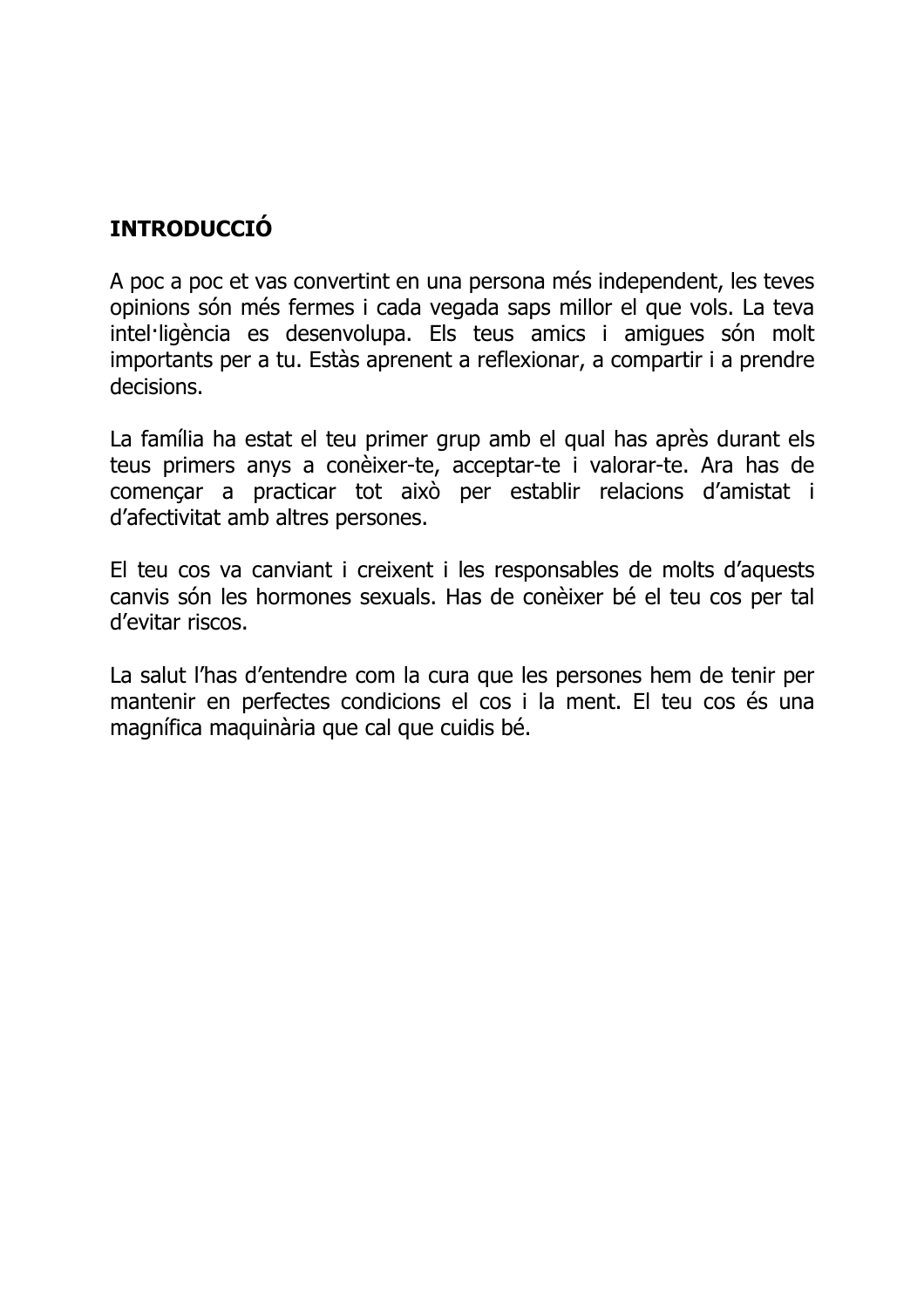## DESCOBREIXO EL MEU COS

Et proposem una activitat per descobrir i analitzar els canvis físics i psicològics que succeeixen durant la pubertat

| <b>Canvis pubertat</b>             | <b>Físics</b> | <b>Psicològics</b> | <b>Nois</b> | <b>Noies</b> |
|------------------------------------|---------------|--------------------|-------------|--------------|
| Pèl a les aixelles, genitals, cara |               |                    |             |              |
| Creixen els pits                   |               |                    |             |              |
| Canvia la veu                      |               |                    |             |              |
| L'aparell reproductor<br>es        |               |                    |             |              |
| desenvolupa i madura               |               |                    |             |              |
| Es tenen canvis d'humor            |               |                    |             |              |
| El penis i els testicles creixen   |               |                    |             |              |
| Es miren els nois de forma         |               |                    |             |              |
| diferent                           |               |                    |             |              |
| Surt acne                          |               |                    |             |              |
| Preocupació per la imatge          |               |                    |             |              |
| Augmenta la sudoració              |               |                    |             |              |
| Es miren les noies de forma        |               |                    |             |              |
| diferent                           |               |                    |             |              |
| Apareix la regla                   |               |                    |             |              |
| S'eixamplen les espatlles          |               |                    |             |              |
| Sorgeixen pors i complexos         |               |                    |             |              |
| Augmenta el pes i la talla         |               |                    |             |              |
| Apareixen les<br>primeres          |               |                    |             |              |
| ereccions                          |               |                    |             |              |
| Estem sensibles i ens enfadem      |               |                    |             |              |
| amb el pare i la mare              |               |                    |             |              |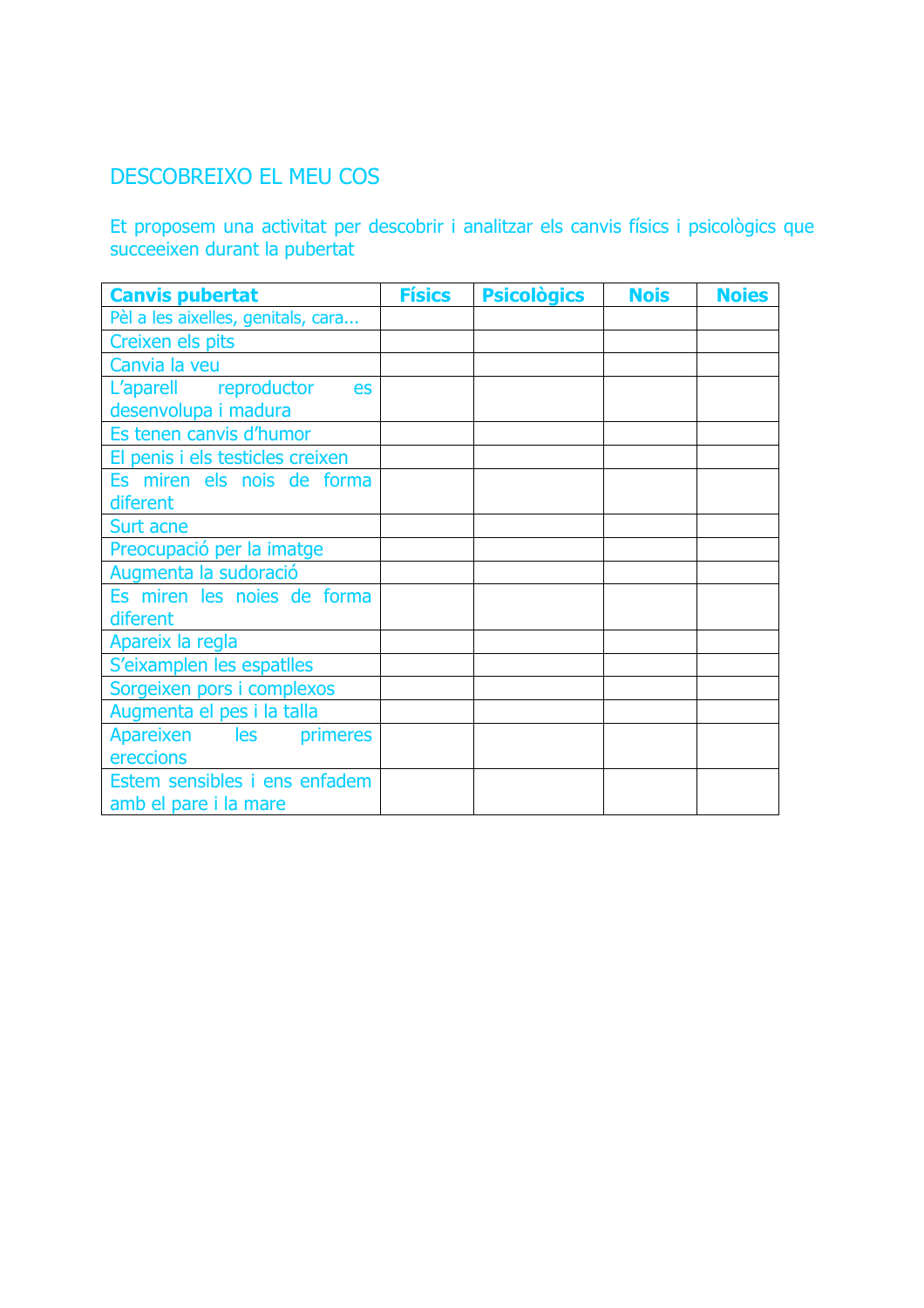#### **DESCOBREIXO EL MEU COS**

#### **NOIES**

**NOIS** 





- Apareix acne
- La veu es torna més greu
- S'eixamplen els malucs
- Apareix pèl a les axil·les i al pubis
- Creixen els pits
- S'eixamplen les espatlles
- Augmenta la suor corporal
- Apareix la menstruació
- Creix
- en els testicles i el penis
- Augmenta el pes i l'alçada
- Apareixen les primeres ejaculacions
- Canvis d'humor
- Sorgeixen pors i complexos
- Preocupació per la imatge
- 1. Subratlla els canvis que estàs vivint en aquests moments
- 2. Comenteu en grup els diferents canvis que es produeixen en la pubertat
- 3. Quines possibilitats noves t'ofereixen aquests canvis
- 4. Com vius i sents aquests canvis i possibilitats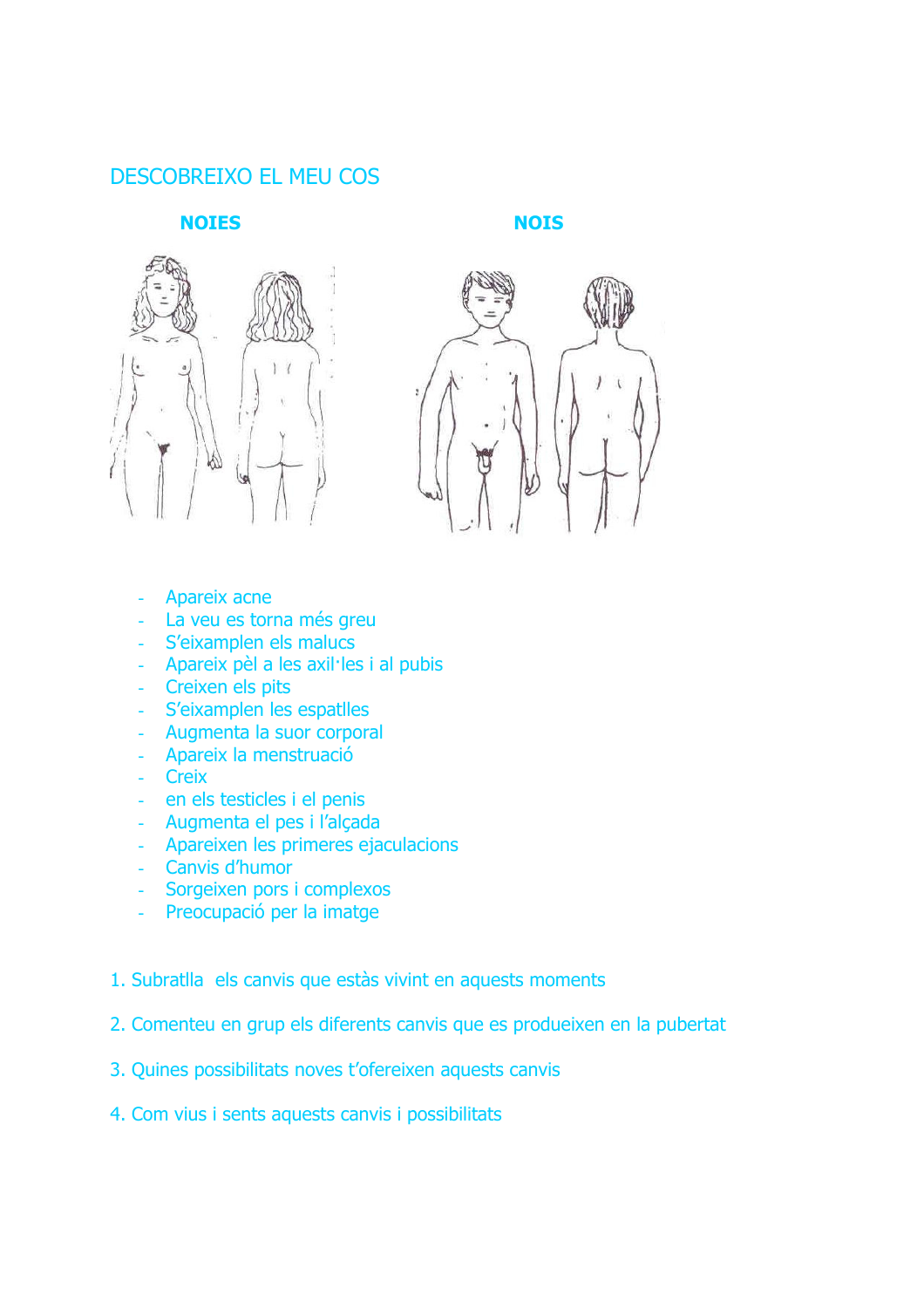## **COM SOM LES NOIES**





#### Completa el nom dels òrgans sexuals femenins externs i interns

| $\mathbf v$ | ; Òrgan muscular que connecta l'úter amb l'exterior del<br>cos. Fa uns 10 cm.        |
|-------------|--------------------------------------------------------------------------------------|
|             | ; Òrgans de forma ovalada que contenen mils d'òvuls<br>sense madurar.                |
|             | ; Dóna nom al conjunt d'òrgans sexuals externs.                                      |
|             | ; Conductes prims que transporten els òvuls des de<br>l'ovari fins a l'úter.         |
|             | ; Dos plecs de pell que protegeixen l'interior de la vulva.                          |
|             | ; Petit òrgan situat a la unió dels llavis menors, ple de<br>terminacions nervioses. |
|             | ; Organ musculat buit, format per teixit musculós molt<br>elàstic.                   |
| н           | ; Membrana molt prima i flexible que cobreix parcial-<br>ment l'orifici vaginal.     |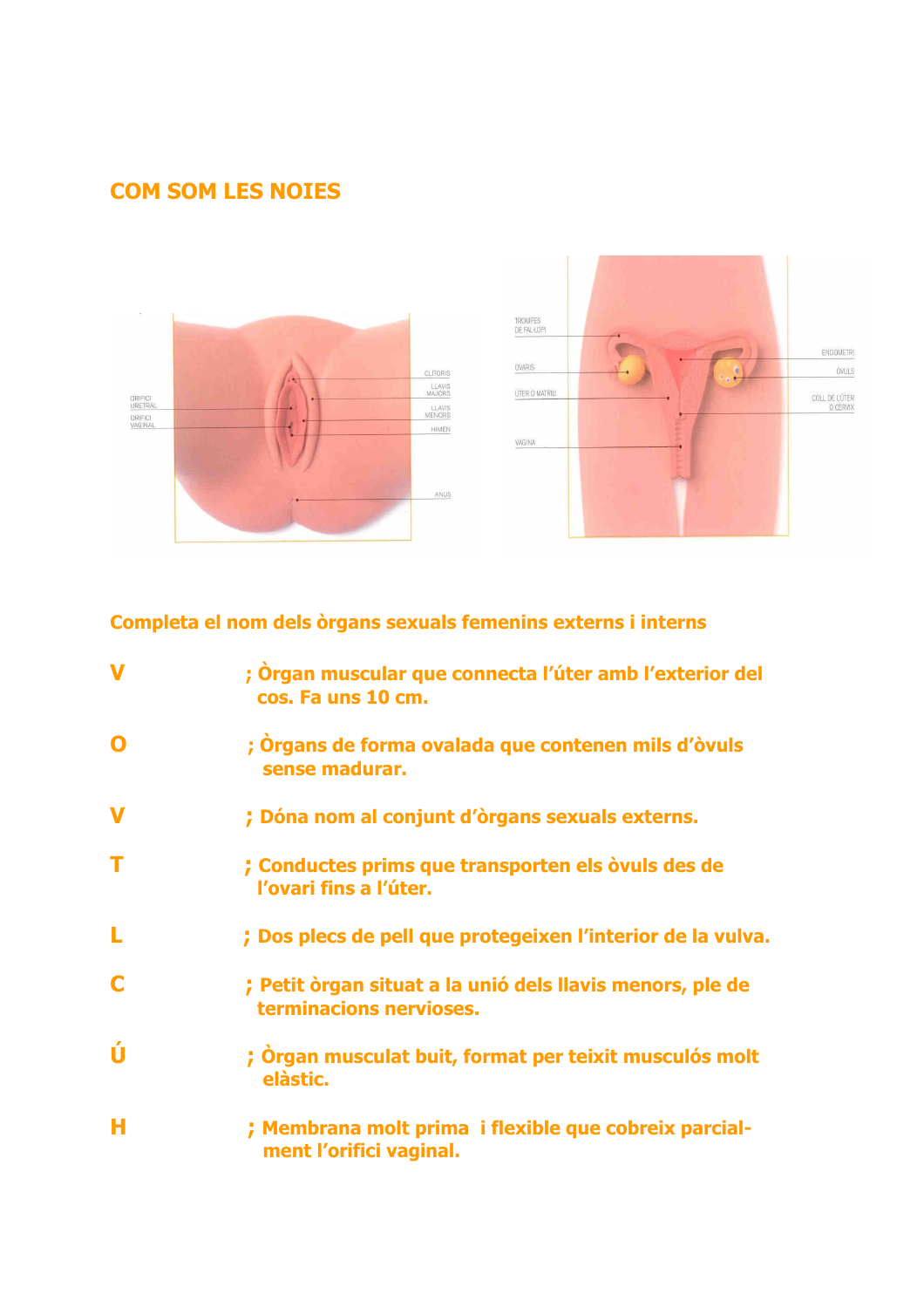## **SOPA DE LLETRES**

Busca les paraules dels òrgans sexuals que apareixen en la fitxa anterior

| Е | N | D            | O | M | E          |             | R |   | $\mathbf{z}$ |
|---|---|--------------|---|---|------------|-------------|---|---|--------------|
| A | E | R            | N | A |            | R           | U | M |              |
|   | M | C            | F | Н |            | $\mathbf 0$ |   | Z |              |
| A |   |              | B |   | R          | М           | E | A | 57           |
|   | н | D            |   | E | G          | P           | D | F |              |
|   |   | $\mathbf{z}$ |   | O |            | A           | R |   |              |
|   |   | U            |   | C |            | S           | E | Н | R            |
|   | A | G            |   |   | $\sqrt{2}$ |             | N | G |              |
|   | ↗ |              |   |   |            | А           |   |   | S            |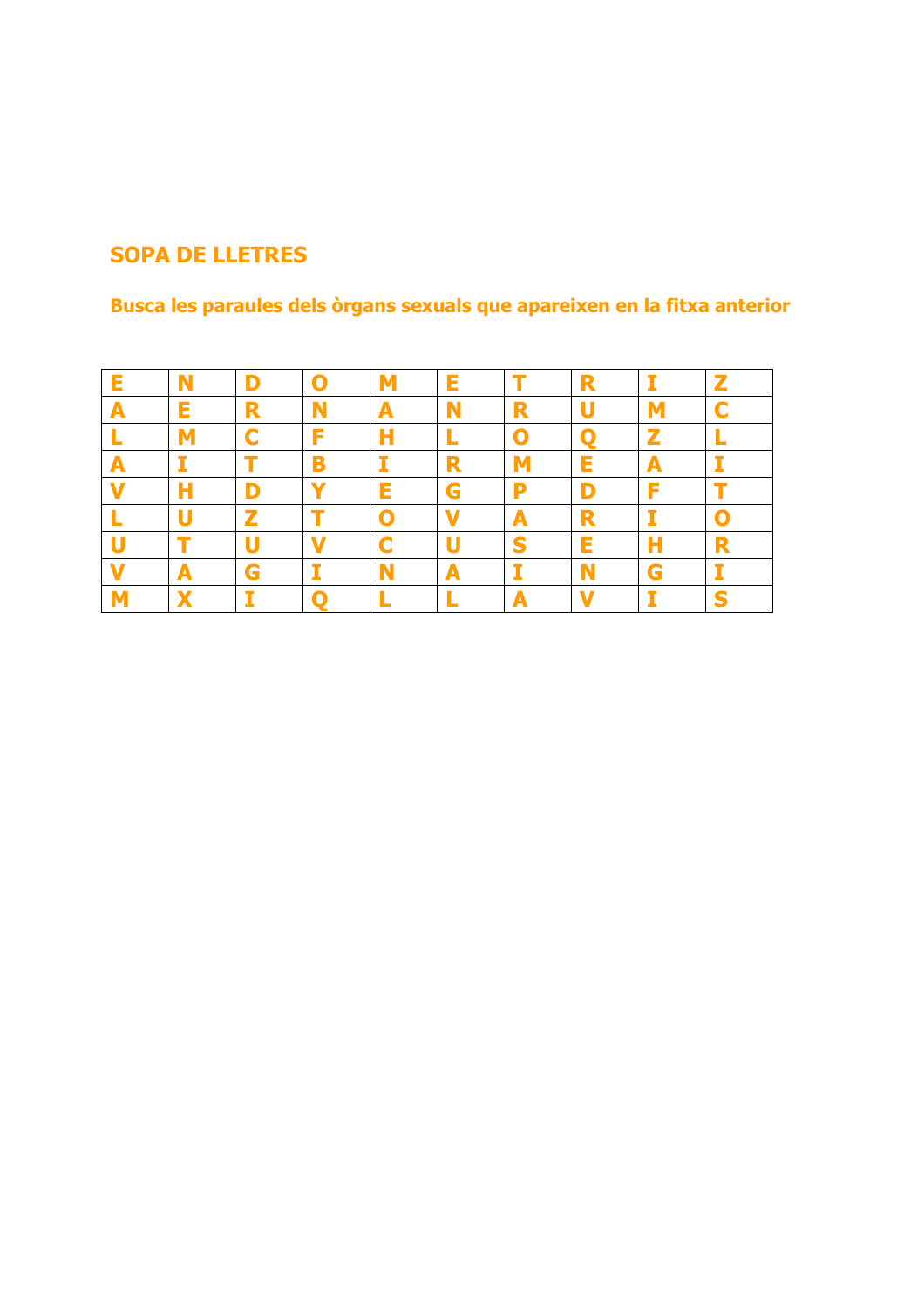#### **COM SOM ELS NOIS**



Completa les frases següents posant la paraula que correspongui als espais en blanc:

- El penis està recobert d'una pell fina que forma un replec sobre el 

- A vegades, aquest prepuci és molt estret i el ........................... no pot sortir.

manté a una temperatura inferior.

Llegeix les frases següents i indica si són vertaderes o falses.

1. Els espermatozous es formen a la pròstata F  $\mathbf v$ 

2. Els espermatozous necessiten una temperatura inferior a la del cos per madurar  $\mathbf{v}$ F

3. És important la higiene del prepuci i el gland V F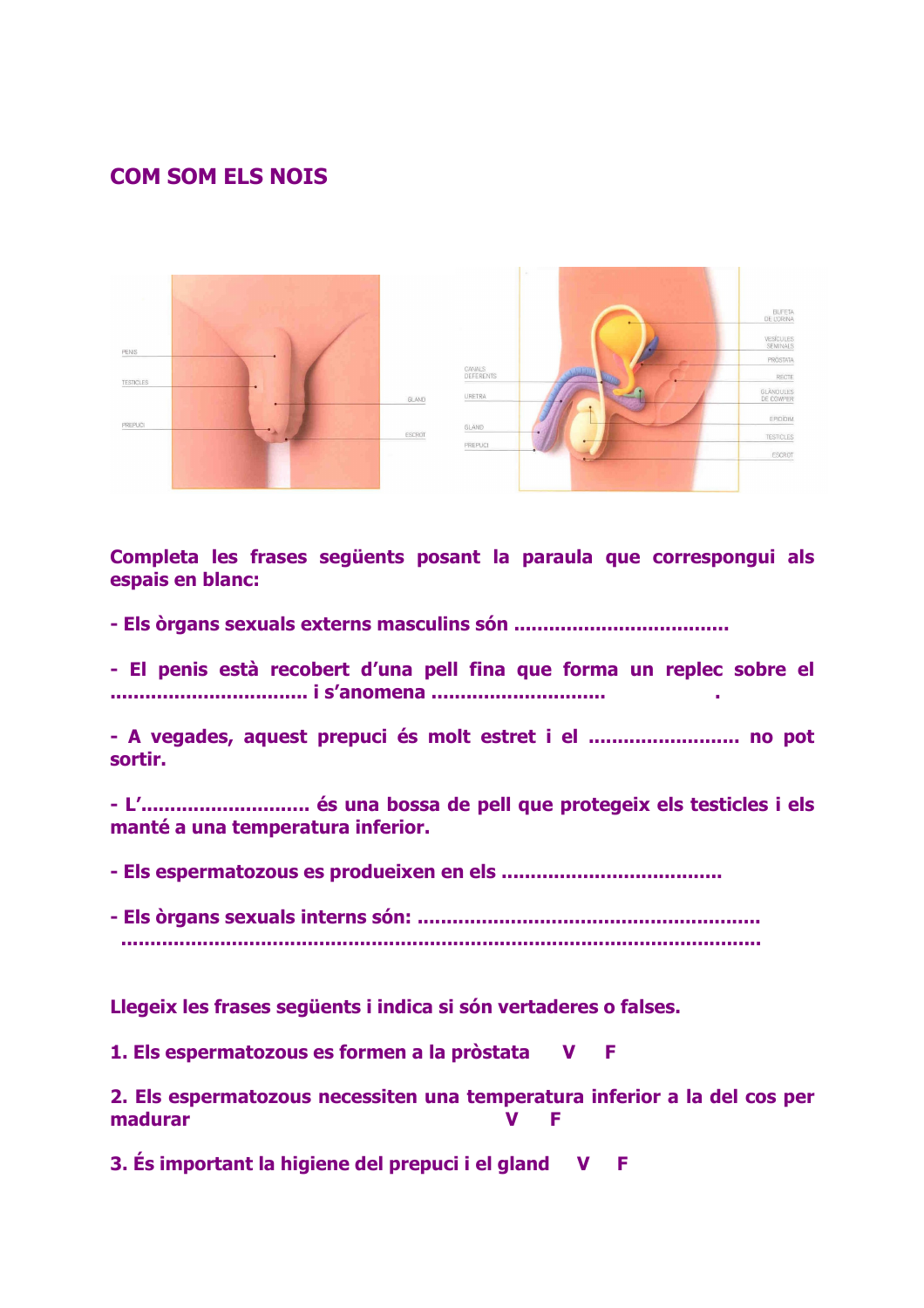#### **M'AGRADO**

Les preguntes següents tracten dels aspectes de la teva persona que més<br>t'agraden, de les qualitats que més valores de tu mateix/a.

| <b>Físicament sóc</b>                |
|--------------------------------------|
|                                      |
|                                      |
| El que més m'agrada                  |
|                                      |
|                                      |
| Les coses que faig millor són        |
|                                      |
|                                      |
| El que més desitjo és                |
|                                      |
|                                      |
| La meva família és                   |
|                                      |
|                                      |
| <b>Quan sigui gran</b>               |
|                                      |
|                                      |
| Els meus secrets els compartiria amb |
|                                      |
|                                      |
| El meu somni és                      |
|                                      |
|                                      |
| Els meus millors records són         |
|                                      |
|                                      |
|                                      |
| Els meus objectius són               |
|                                      |
|                                      |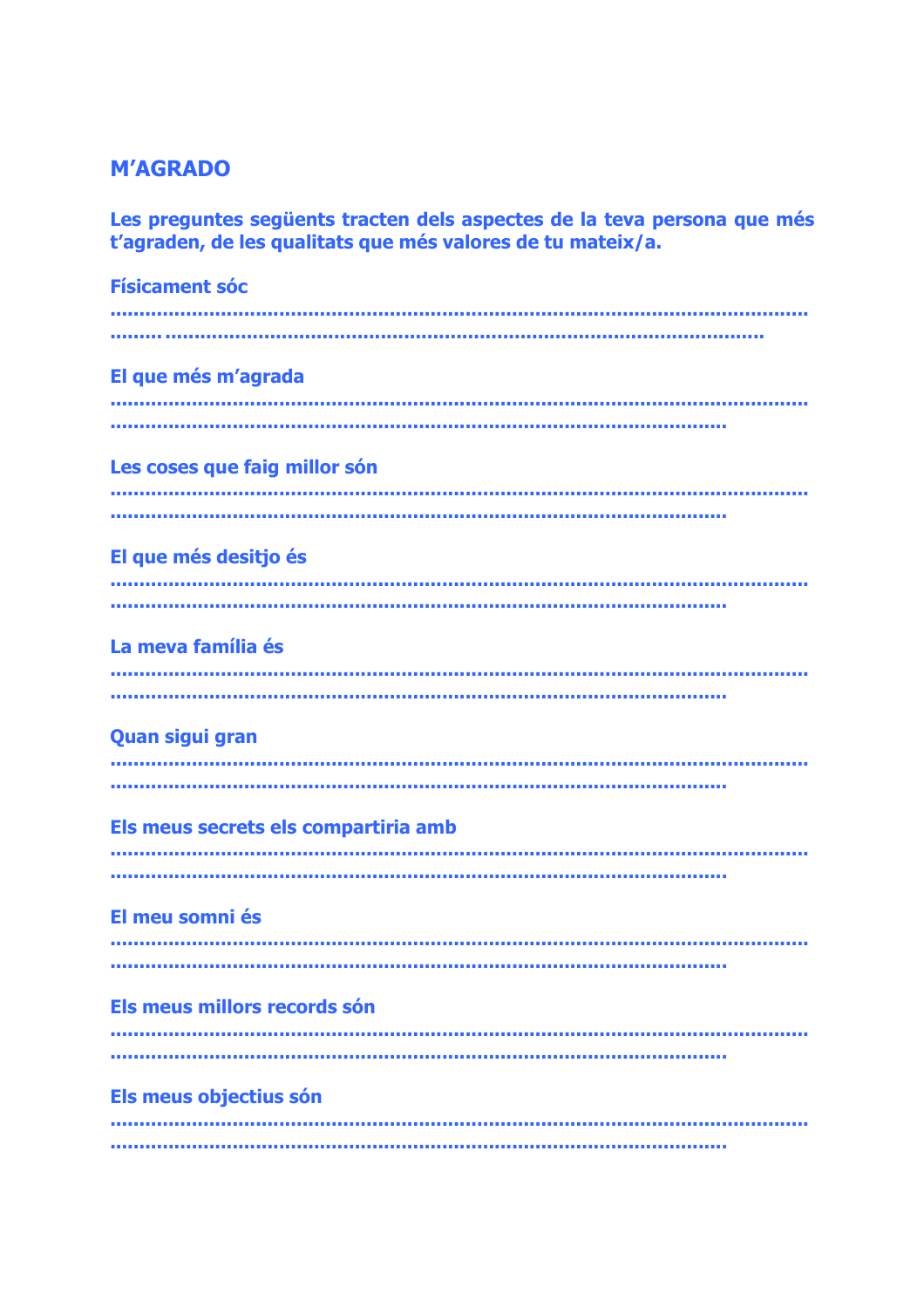#### **L'AMISTAT ÉS...**

L'amistat és un valor que s'ha d'assolir i conservar amb esforç, atenció i estimació. És per això que en aquesta fitxa de treball reflexionarem sobre aquest concepte.

- Coneixes alguna dita popular que faci referència a l'amistat? Escriu- $\omega_{\rm{max}}$ la i comenta-la breument.
- Defineix què és per a tu l'amistat.

#### El diari de la Neus:

"... la Sara estava molt enfadada amb mi perquè ni li he trucat des de fa uns quants dies. És cert que he estat una mica desconnectada de les meves amiques durant aquestes festes, entre la meva família i en Jordi (el meu xicot), però també em podria haver trucat ella, no? Quan l'hi he dit m'ha contestat que ja estava farta de ser ella qui truca sempre.

Sortosament, la Sandra, que havia sentit com la Sara em criticava per no donar senyals de vida, ha intervingut a favor meu i li ha fet veure que, guan una està enamorada, no pensa en allò que hauria de pensar, és a dir, en les seves amigues..."

- Creus que la Sara i la Neus són amiques de veritat?
- Penses que quan un noi o noia té parella és millor no tenir amistats?
- Comenta aquest text i diques què opines de cada personatge.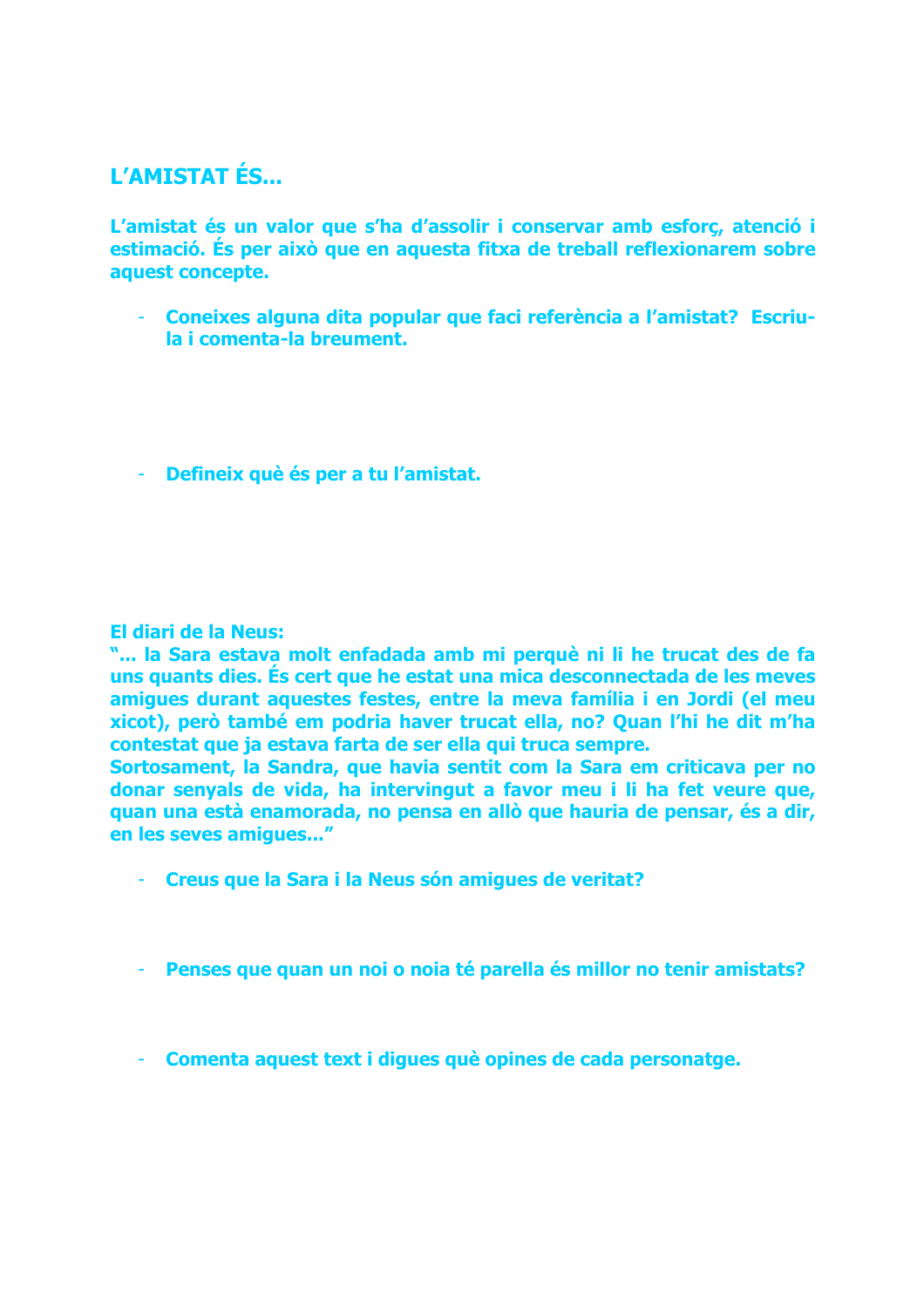## TU SÍ QUE M'AGRADES!

L'enamorament passa per diferents fases i pot ocórrer a qualsevol edat. L'amor sol aparèixer de forma inesperada i comences a notar que algú t'atrau de forma especial i a experimentar sentiments que abans no existien.

Indica les respostes que consideris representatives de l'enamorament. Escriu-ne d'altres que consideris importants.

| Passejar agafats de la mà                           |  |
|-----------------------------------------------------|--|
| <b>Buscar llocs més íntims i solitaris</b>          |  |
| <b>Fer manetes</b>                                  |  |
| Fer-se petons constantment                          |  |
| <b>Escoltar música junts</b>                        |  |
| <b>Escriure's notes, SMS i trucades perdudes</b>    |  |
| Voler estar junts sense necessitar fer res especial |  |
| Estar sols i no voler sortir amb els amics          |  |
| Parlar pel mòbil a pel Facebook durant hores        |  |
| Fer plans de futur                                  |  |
| <b>Fer-se regals</b>                                |  |
|                                                     |  |
|                                                     |  |
|                                                     |  |
|                                                     |  |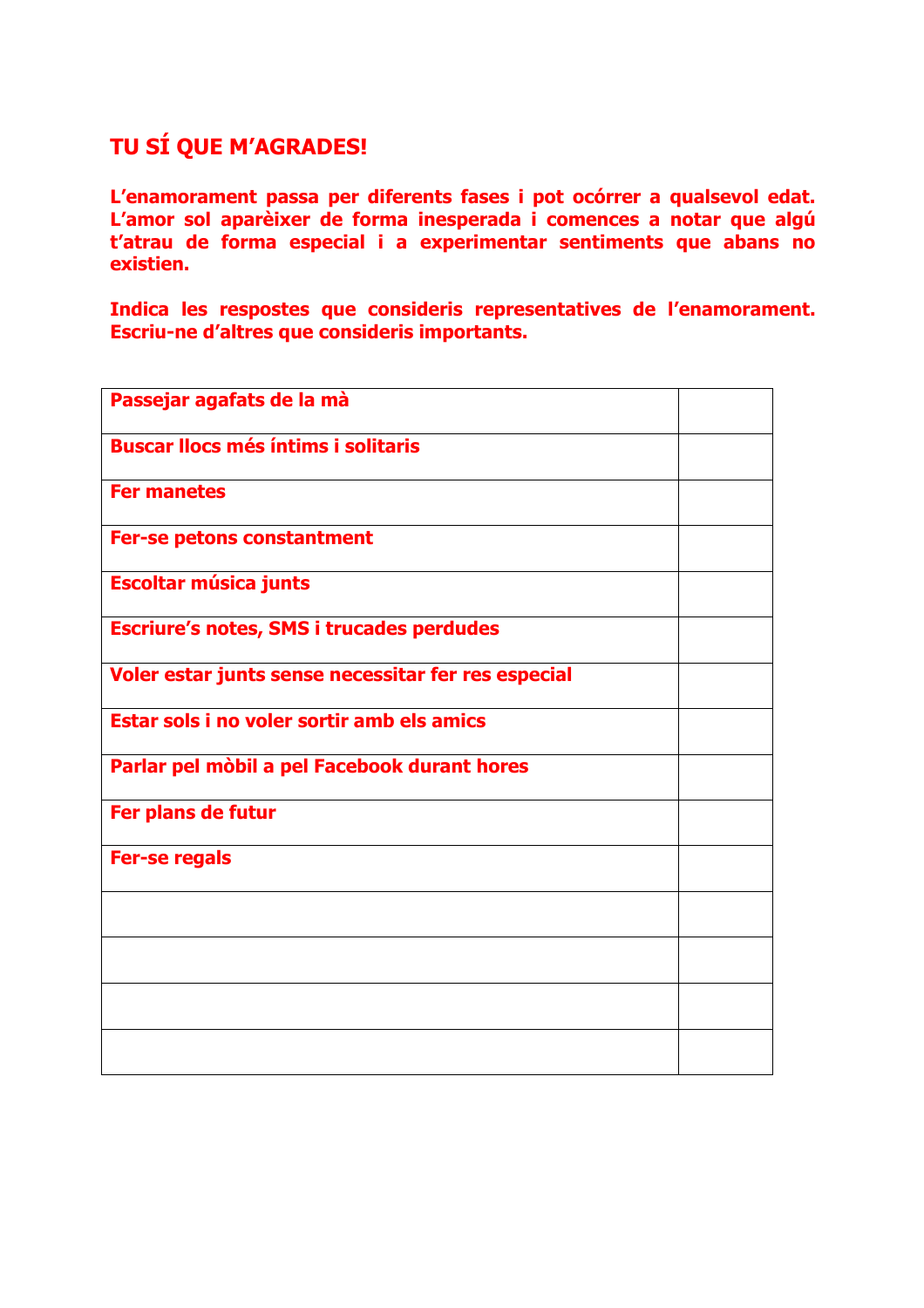# **SAPS COM DECLARAR-TE ?????**

Fa un temps que estàs penjat/ada per ell/a, et moriries per saber si li agrades, però no estàs segur/a de quina és la millor manera de dir-li... Estàs de sort!!!!!!

|                         |                                                                                                                     | SI NO |
|-------------------------|---------------------------------------------------------------------------------------------------------------------|-------|
| $\mathbf 1$             | El millor és improvisar. Quan trobi el millor<br>moment, parlaré i li diré com em surti.                            |       |
| 2 <sup>1</sup>          | Em prepararia molt bé el que vull dir-li i li<br>deixaria anar per telèfon                                          |       |
| $\overline{\mathbf{3}}$ | Abans de llançar-m'hi esbrinaria si li mola algú<br>altre i si no li agrada ningú, li diria el que<br>sento.        |       |
| 4                       | Potser li deixaria anar un "piropo".                                                                                |       |
| 5                       | M'aproparia i li diria una frase divertida, com:<br>Creus en l'amor a primer cop d'ull o he de<br>tornar a passar?  |       |
| 6                       | Escriuria una carta o un poema, una cosa<br>senzilla. I després li posaria discretament a la<br>butxaca de l'abric. |       |
| 7                       | Li deixaria una nota: "Estem a la mateixa<br>classe/barri/grup i et voldria conèixer millor.<br>Endevina qui sóc!   |       |
| 8                       | Enviaria un missatger/a a parlar amb ell/a per<br>dir-li que m'agrada. Algú de confiança, clar!                     |       |
| 9                       | Sigui com sigui la iniciativa és cosa dels nois                                                                     |       |
| 10                      | No li diria res. Aprofitaria qualsevol<br>oportunitat per mirar-nos i fer-li l'ullet                                |       |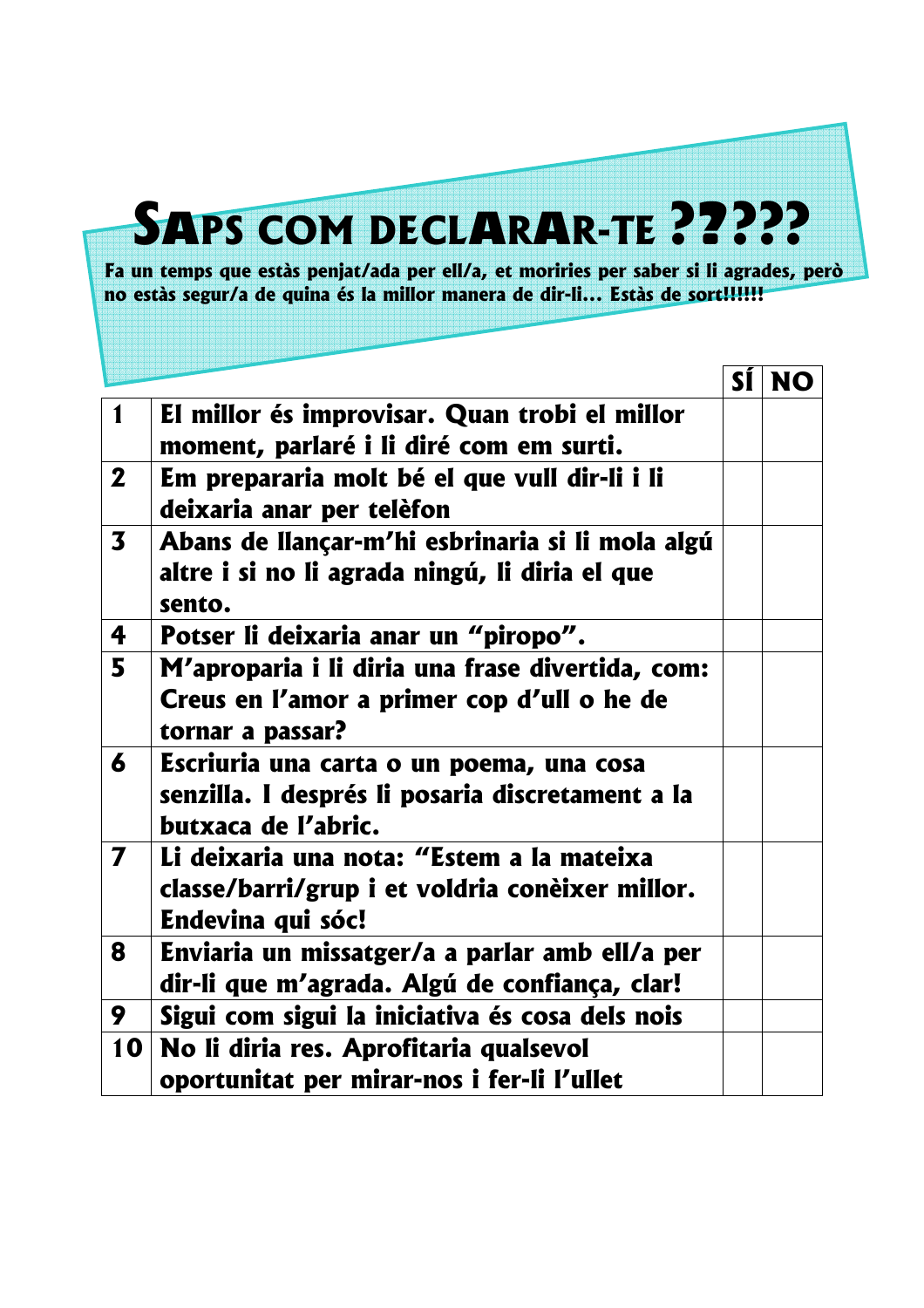## Les millors estratègies són:

NO el/la pressionis perquè surti amb tu. És genial que li diguis el que sents, però després deixa que l'altra també s'ho curri. No li donis tot fet!

**51.** acosta-t'hi a l'hora d'esbarjo i digue-li que vols parlar amb ell/a. I després fes-te la/l' interessant. Feste valer!

NO et llancis a dir-li el que sents si té xicot/a o si creus que està per un/a altre/a. Es tracta d'evitar rebre un NO gairebé segur.

S1, fes-te col·lega de la gent de la seva colla. Si et coneix, serà més fàcil que es fixi en tu. No en hi ha prou amb el físic, el millor és compartir experiències.

NO intentis ser una altra persona quan estigueu plegats. La millor arma de seducció que pots utilitzar és la naturalitat. Així que, ja saps, quan estiguis a prop seu, mostra't tant genial com ets!

**SI**, prova amb el joc de mirades: mira'l/la als ulls uns segons i després llança-li un somriure! De vegades sobren les paraules.

NO li diguis el que sents davant dels seus amics o amigues. És millor que ho facis quan estigueu en privat!

**SI**, proposa-li una endevinalla, explica-li un acudit, fes-li un regal o envia-li una carta misteriosa... L'objectiu és que et vegi com una persona divertida i creativa.

NO deixis de fer-ho només perquè tens por de posar-te vermell/a o que et tremoli la veu. Si et passa segur que li resultes molt tendre/a!